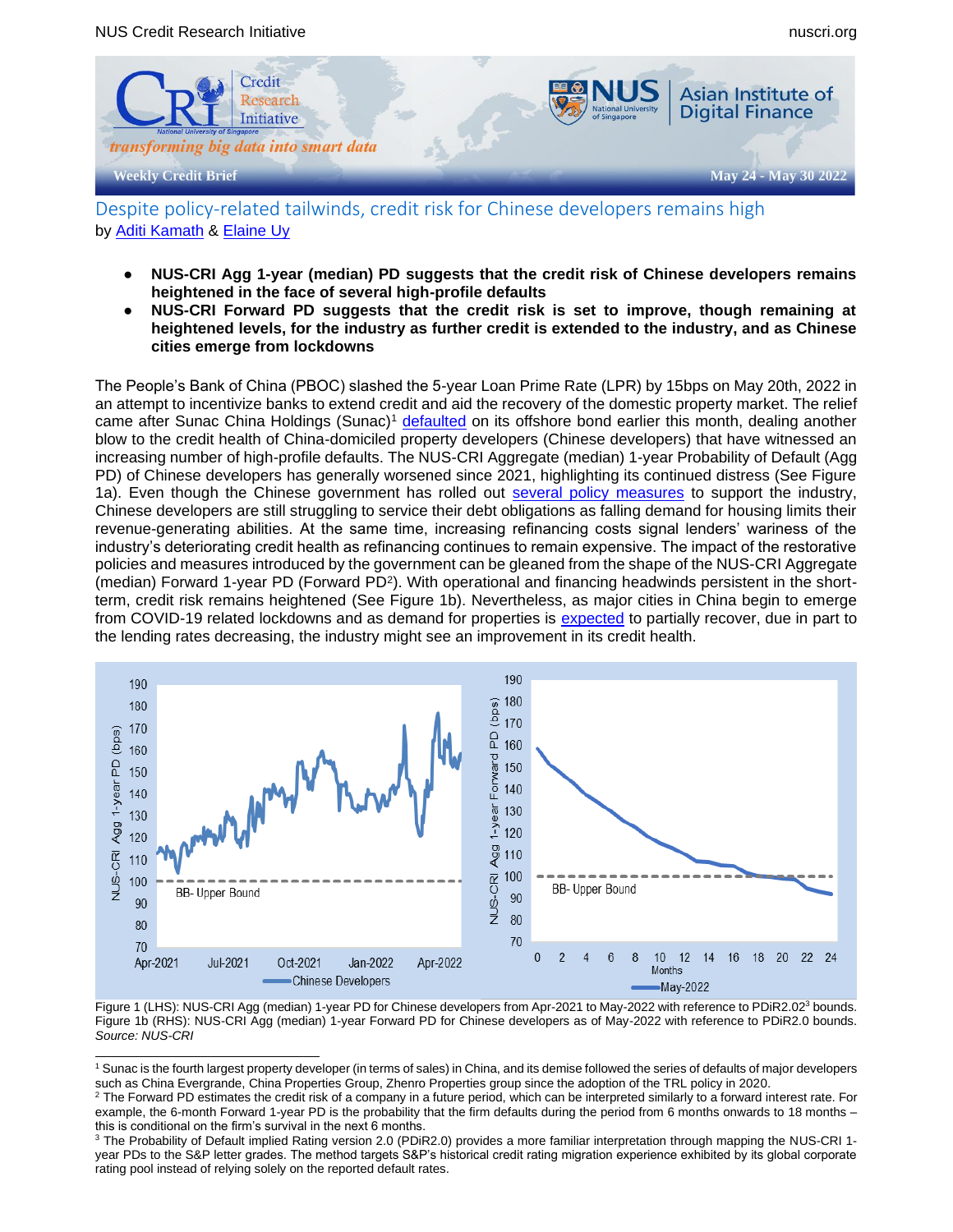The introduction of th[e "Three Red Line"](https://www.ft.com/content/d5803d64-5cc5-46f0-bed0-1bc207440f9c) (TRL) policy<sup>4</sup> kickstarted the wave of defaults in Chinese developers in 2021, as the government aimed to reduce the industry's highly-leveraged capital structure<sup>5</sup>. As property developers have decreased borrowings to more prudent levels in the face of heightened refinancing pressures and high-profile defaults, the industry's median leverage ratio has [improved](https://eac-consulting.de/china-three-red-lines-policy/) and stabilized to around 45% (See Figure 2a). Moreover, the stringent lockdowns in Shanghai and Beijing, because of the recent COVID-19 outbreaks in 2022, have posed additional headwinds for the industry's credit profile as sales of houses are down [47%](https://www.reuters.com/world/china/china-april-property-sales-plunge-466-fastest-since-least-2010-2022-05-16/) in Apr-2022 compared to Apr-2021<sup>6</sup>. These difficulties prompted the Chinese developers to [lower prices](https://sg.news.yahoo.com/chinese-developers-focus-debt-reduction-084237891.html)<sup>7</sup> to meet sales targets at the expense of their bottom line. As margins contract, Chinese developers also face a potential liquidity concern especially as 35% of their obligations are maturing by 2023 (See Figure 2b). With limited access to additional external borrowings, Chinese developers may turn to equity financing to meet operating and liquidity needs. Even then, the consecutive high-profile defaults of major property developers have made investors reluctant about the current condition and outlook for the industry, causing significant withdrawals and driving stock prices downward.



Figure 2a (LHS): Median leverage ratio & growth in total mortgage loans for Chinese developers. Figure 2b (RHS): Bond maturity as a percentage of total bonds due by year. *Source: Bloomberg, National Bureau of Statistics*

In an effort to rein in the current property crisis, the decrease in LPR $8$  by the Chinese government aims to reduce the cash-flow problems faced by property developers. Though housing sales in China have remained [weak](https://www.bloomberg.com/news/articles/2022-05-31/chinese-banks-overflow-with-cash-that-nobody-wants-to-borrow?srnd=fixed-income) in the first four months of 2022 compared to those in 2021, the expected increase in credit extension to mortgages should improve domestic property sales in the short term, though the widespread recovery in sales to pre-2021 levels prior to the TRL policy is unlikely as property buyers and households are [cautious](https://www.bloomberg.com/news/articles/2022-05-31/chinese-banks-overflow-with-cash-that-nobody-wants-to-borrow?srnd=fixed-income) regarding future lockdowns should China continue its zero-COVID policy. In fact, even as the government had eased lending requirements<sup>9</sup> to stimulate demand, mortgage loan growth is still slower in Q1 2022 compared to the same period in the last year. In the meantime, while the expected result on consumer behavior remains unrealized, these policies enacted by the PBOC can help the cash-strapped property developers improve their short term debt-servicing capability by systemically allowing banks to extend credit into the sector. Indeed, loans to property developers witnessed an [upward trend](http://english.www.gov.cn/archive/statistics/202205/06/content_WS62751ff9c6d02e533532a561.html) in Q1 2022 after four months of decline. However, it may also act as a double-edged sword as it hinders the deleveraging efforts that were at the forefront of the government's TRL policy over the past two years.

<sup>&</sup>lt;sup>4</sup> The TRL policy, which was introduced in 2020, requires developers to comply with the three thresholds or "red lines": a 70% ceiling on liabilities to assets (excluding advance proceeds from projects sold on contract), a 100% cap on net debt to equity, and cash to short-term borrowing ratio of at least 1.

<sup>&</sup>lt;sup>5</sup> TRL policies have also been used by investors and banks to screen against riskier property developers, limiting the latter's ability to secure new financing or refinance existing ones. By the end of 2021, between [30-40%](https://baijiahao.baidu.com/s?id=1710557256008675420&wfr=spider&for=pc) of the industry is compliant to the TRL policy.

<sup>&</sup>lt;sup>6</sup> Prospective customers were either unable to travel and visit property listings or are redirecting expenditures towards necessities, hindering new sales of housing throughout the country.

<sup>&</sup>lt;sup>7</sup> House prices have been decreasing fo[r four consecutive months](https://www.ceicdata.com/en/indicator/china/house-prices-growth) while residential units sales have declined by [64% YoY](https://www.bloomberg.com/news/articles/2022-05-31/chinese-banks-overflow-with-cash-that-nobody-wants-to-borrow) in May-2022.

<sup>&</sup>lt;sup>8</sup> The 15bps rate cut in May-2022, comes as the second and the largest cut in 5-year LPR since the start of the property crisis, following an initial reduction of 5bps in Jan-2022. PBOC had also approved a 10bps reduction in 1-year LPR in Jan-2022.

<sup>9</sup> Several local governments have introduced [measures](https://www.bloomberg.com/news/articles/2022-05-25/how-china-is-seeking-to-revive-a-2-4-trillion-property-market) to ease accessibility of mortgage loans by reducing down payment, fees, and taxes while improving loan approval procedures, and easing regulations for owning multiple properties.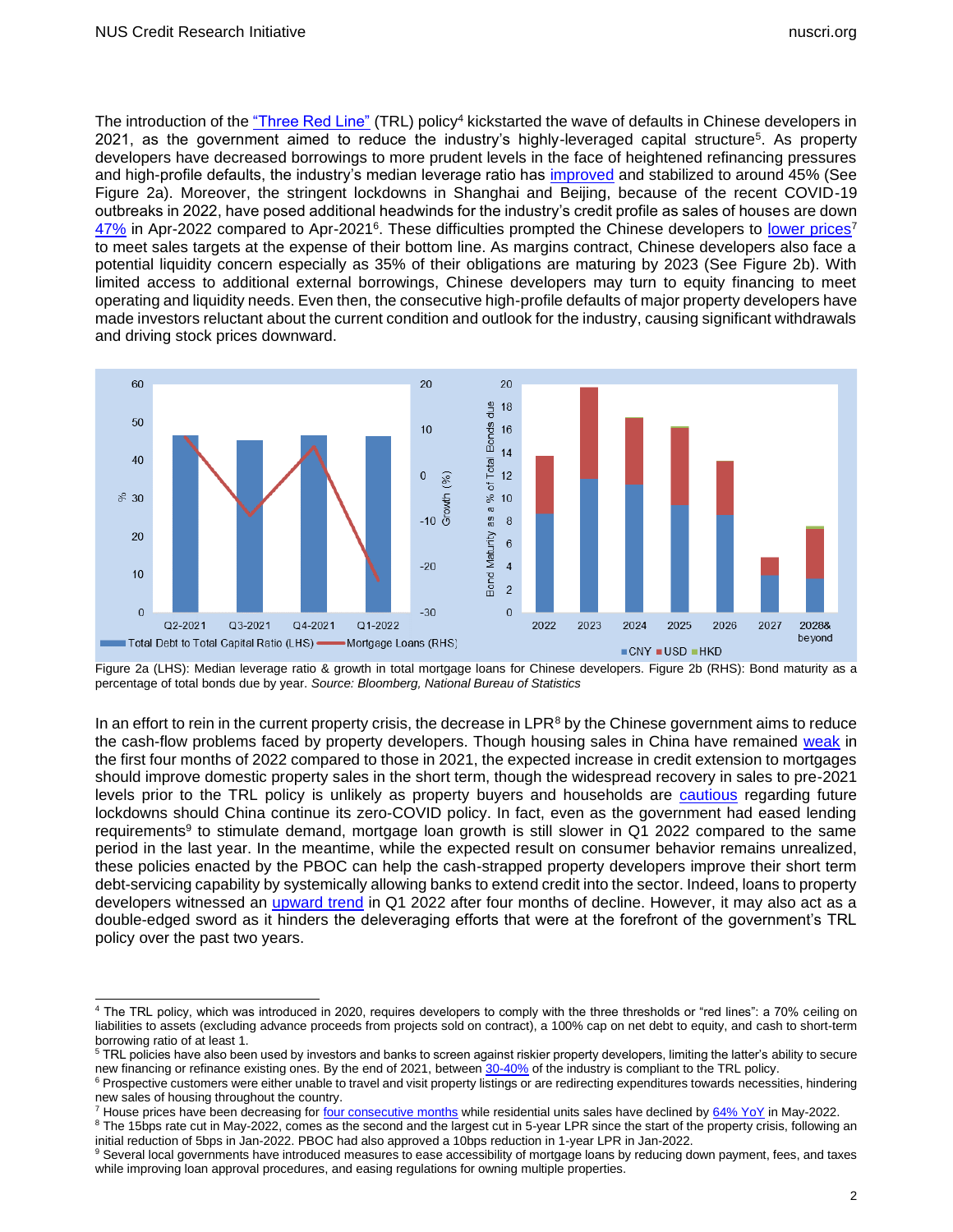#### NUS Credit Research Initiative nuscri.org nuscri.org nuscri.org nuscri.org nuscri.org nuscri.org nuscri.org nuscri

Currently, Chinese developers face multiple headwinds arising from the pandemic-stricken housing market as dwindling demand since the beginning of this year has significantly [reduced revenues.](http://www.stats.gov.cn/xxgk/sjfb/zxfb2020/202204/t20220418_1829718.html) Furthermore, with upcoming near-maturing debts, the availability of refinancing avenues has continued to remain limited, which could decrease the probability of survival for vulnerable firms in the industry<sup>10</sup>. While policies rolled out by the Chinese government are expected to bolster housing demand, their effectiveness would ultimately depend on favorable consumer and investor outlook for the industry. Therefore, the risk of default going forward, as suggested by the Forward PD, is set to fall conditional on whether the firms can survive the current market conditions, despite them having worsened since the beginning of this year.

<sup>&</sup>lt;sup>10</sup> State-owned developers have a stronger *credit profile* as they receive access to cheaper financing. As private developers face leverage restrictions due to the TRL policy, their influence in land auctions have been limited, driving down auction prices hence allowing state-owned firms to procure land a[t cheaper rates.](https://www.wsj.com/articles/as-chinas-private-developers-retreat-state-backed-rivals-gain-ground-11653989402)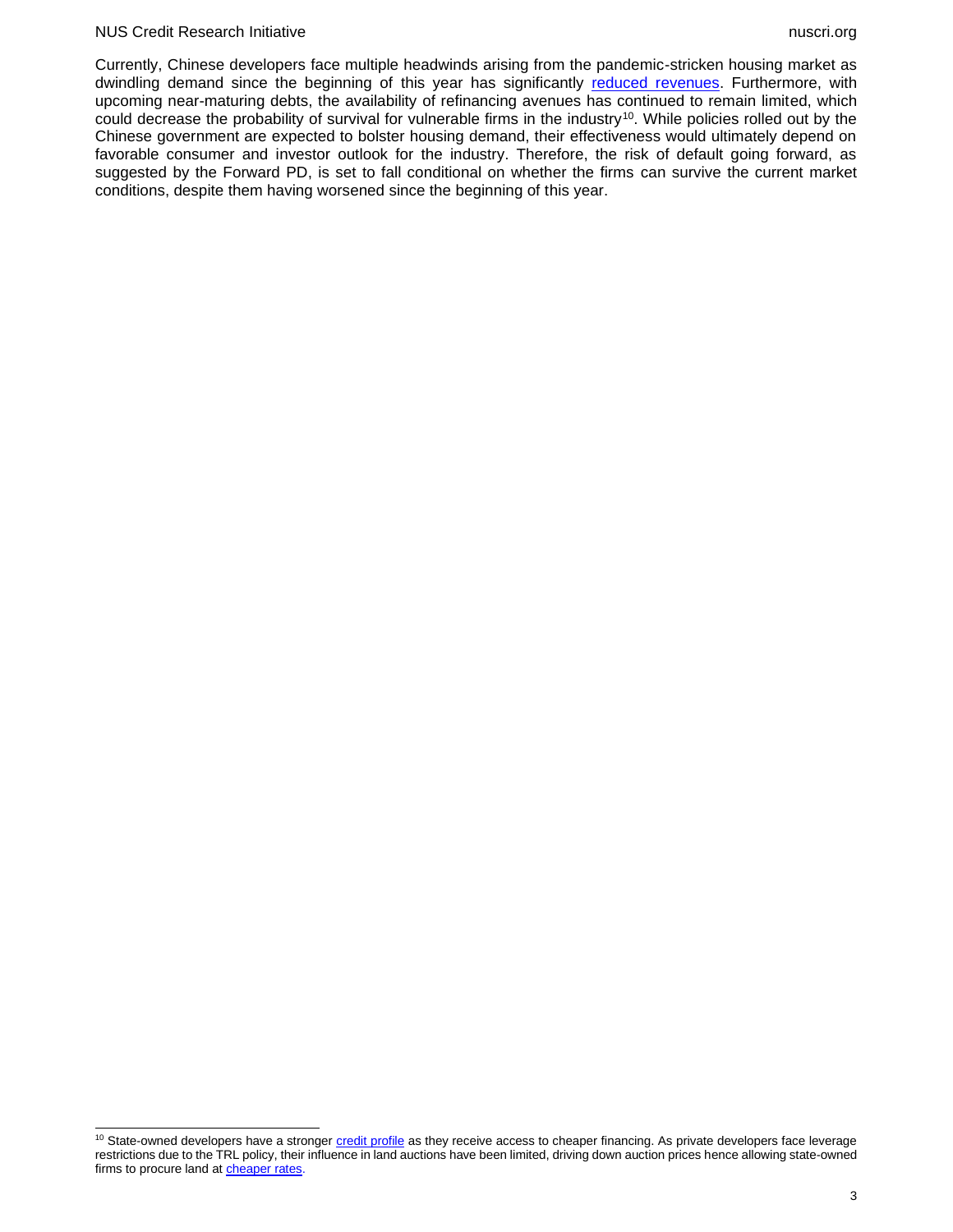# **Credit News**

### **Bonds rally everywhere in May with bulls saying selloff is over**

**May 31.** After investors have factored in the risk pertaining to recession and monetary tightening into pricing, and propelling the yields up in the previous weeks, the bond market is finally recovering. The high yields have previously made the bonds more attractive but have since fallen as more investors flee toward less volatile assets. The bond rally has pushed the US 10-year yields down to 2.84% from a 3-year high of 3.2% in May, with other similar bonds following suit. However, investors still maintain reservations about Chinese debt considering the impact of the lockdowns and continuing uncertainties in the property sector. Overall, the recovery might still be interrupted by new inflation concerns especially as central banks have signaled the possibility to further hike interest rates until price pressures ease back to target. [\(Bloomberg\)](https://www.bloomberg.com/news/articles/2022-05-30/bonds-rally-everywhere-in-may-with-bulls-saying-selloff-is-over)

### **Russia's whipsaw week ends with default clock ticking**

**May 29.** The Russian government is again facing a default threat as they missed payment due last Friday for coupon payments in EUR and USD worth USD 100mn, triggering the 30-day grace period. However, the Russian government stated that the amount was debited in favor of depositors' accounts to the NSD, suggesting that the payment had been made, but not settled with creditors. This comes at a time when the Russian government is facing increased repayment, with close to USD 400mn due in June. The government, which has been spending heavily on its military due to its invasion of Ukraine, still aims to solidify its position as a credible and reliable borrower, though US' sanction exemption, which is expiring soon, may hinder that position. [\(Bloomberg\)](https://www.bloomberg.com/news/articles/2022-05-28/russia-s-whipsaw-week-ends-with-default-clock-ticking)

### **Evergrande discussing staggered payments, debt-to-equity swaps for USD19bn offshore bonds**

**May 27.** China Evergrande Group is considering repaying offshore bondholders owed around \$19 billion with cash installments and equity. Its 22.7 billion worth of offshore debt is deemed to be in default after missing payment obligations late last year, and the developer's woes led to a wave of defaults in China's property sector. After the default of Evergrande's bonds, Guangdong provincial government has been leading the restructuring. According to the proposal by Evergrande, the offshore bonds will be repaid in installments over a period of 7 to 10 years. Offshore creditors also will be allowed to swap a portion of their debt into stakes in its Hong Kong-listed property services and electric vehicle units. [\(Reuters\)](https://www.reuters.com/markets/us/exclusive-evergrande-discussing-staggered-payments-debt-to-equity-swaps-19-bln-2022-05-27/)

# **UK's credit market tells a grim story of a looming cash crunch**

**May 29.** The high-grade bonds market had contracted in 2022 amidst the compounding unfavourable macroeconomic factors such as increasing interest rates, a cost-of-living crisis with record-high inflation levels, and the added fallout from Brexit. The decline was gauged by an index, whose market capitalization had shrunk by USD 48bn, worst-to-date since 2000. With the current inflationary economic conditions, issuers UK corporates struggle to service debt, and should they need to refinance, are forced to pay higher coupons because of higher borrowing costs. Likewise, the threat of stagflation is driving up volatility in the credit markets causing banks and other lenders to exercise caution in providing liquidity. [\(Bloomberg\)](https://www.bloomberg.com/news/articles/2022-05-29/uk-s-credit-market-tells-a-grim-story-of-a-looming-cash-crunch)

#### **Convertible bonds drop as investors cool on once-hot tech companies**

**May 24.** The turbulence in the bond markets has affected even the yields of convertible bonds issued by tech companies that have soared to popularity during the pandemic. Prices of the convertible bonds have dropped following the declines in the stock prices, as investors have become pessimistic that the shares will be able to recover and reach the levels required to allow for conversion. The recent poor performance of these tech stocks may have offset the features included in the debt component of the securities such as protection from shareholdings dilution and lower borrowing costs. [\(FT\)](https://www.ft.com/content/2b8d6fa1-cae8-4e29-9953-834a43a0fd29)